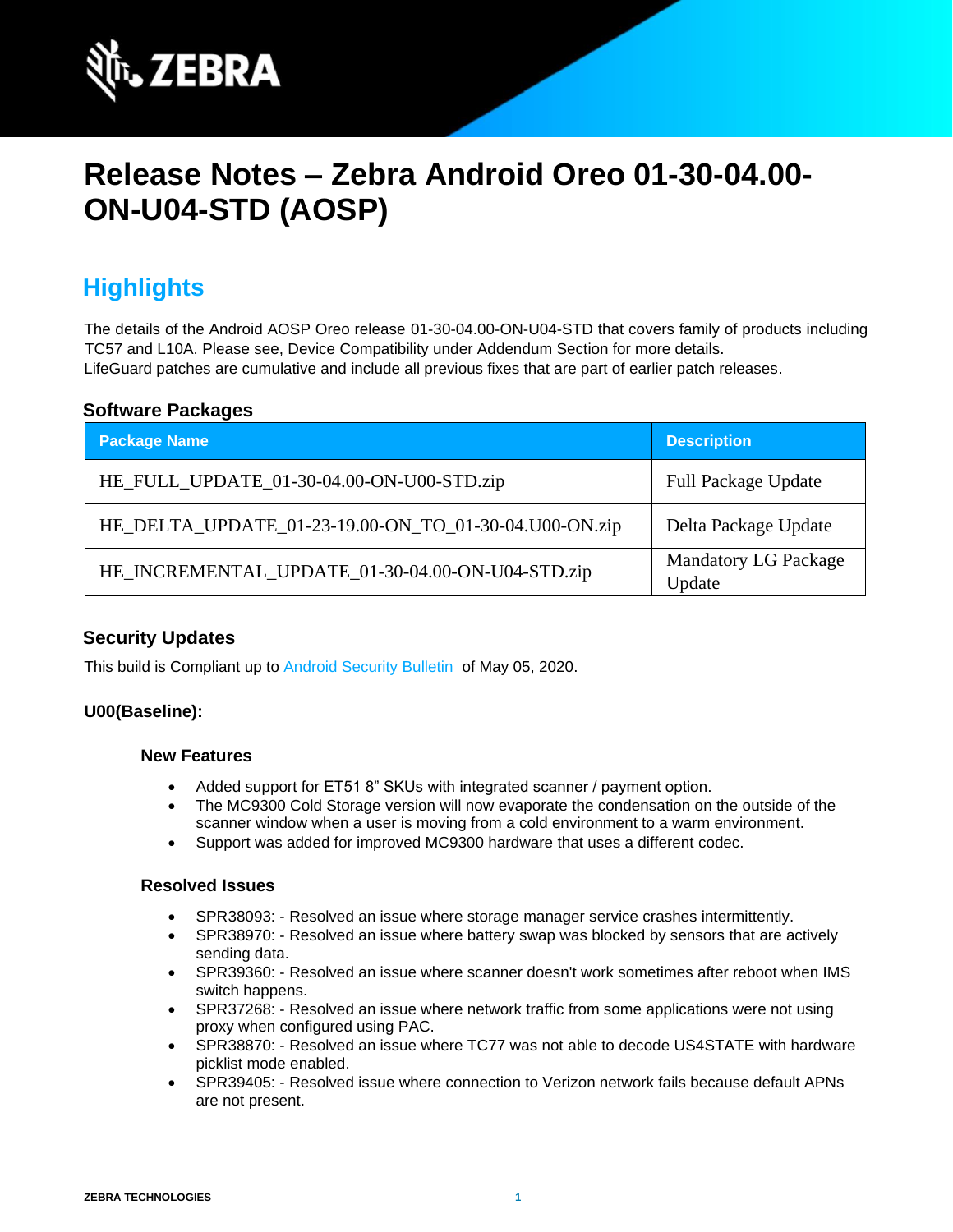

#### **LifeGuard Update 04:**

- ➢ This LG patch is applicable for 01-30-04.00-ON-U00-STD BSP version. The LG Patch includes the following updated components.
	- $MX: -10.0.2.6$
	- DataWedge: 8.0.37
	- StageNow-Client: 4.2.5.5
	- Enterprise Keyboard: 2.2.2.3
	- EMDK: 8.0.10.2621
	- $\bullet$  DDT:  $-1.20.0.2$
	- Event injection Service: 4.3.0.0
	- Zebra Folder: -10.0
	- Wi-Fi: FUSION\_QA\_2\_1.11.0.008\_O
	- OSX: QCT.81.8.25.18

#### **Fixes**

- SPR39012 Resolved an issue wherein the profile with SKIP SUW used to take more time to get applied
- SPR39545-Resolved an issue wherein external USB keyboard was not getting disabled via StageNow or MX
- SPR39405- Resolved an issue wherein cellular network connection failure were observed.
- SPR39514-Resolved an issue wherein while using chrome in GMS restricted profile, enable Google Play services notification popup used to appear.
- SPR39613 Resolved an issue where Device was unable to fetch UUID details of remote device
- SPR39513- Resolved an issue wherein screen would not wake up from suspend when using scan-trigger as wakeup source
- SPR39006 Added support to automatically agree to the location consent when the location modes are changed using WirelessMgr CSP
- SPR35665 Resolved an issue wherein Google keyboard settings are not persisting through a reboot when configured directly after factory reset
- SPR38534 Resolved an issue where disconnection is observed in Fast Transition mode when device is in suspend state.
- SPR39082 Resolved an issue wherein Intermittent loss of Ethernet connection is observed.
- SPR38880 Resolved an issue wherein device gets stuck on bootup screen.
- SPR38885 Added support to allow package installation while App whilelist is enabled with App verification mode as long as the package and its corresponding signature is whitelisted.
- SPR39332 Resolved an issue wherein scanning multiple barcodes would not work while in SKIP SETUP Wizard screen
- SPR38739 Resolved an issue wherein streaming of certain MP3 files used to fail
- SPR38748 Resolved an issue wherein multicast voice traffic reception is improved.
- SPR39578-Resolved an issue where Device was unable to retain Bluetooth connection after idle timeout period
- Fixed an issue on SE4750 scanner devices where scanning would occasionally stop after extensive scanning.
- SPR39544 Resolved an issue wherein the eMMC health data was being reported incorrectly for a specific flash part.
- SPR39644 Included Rxlogger v5.4.16.0 that provides option to store the logs in the Internal sdcard. User needs to select "Enable Internal sdcard only" to store the logs in the internal sdcard.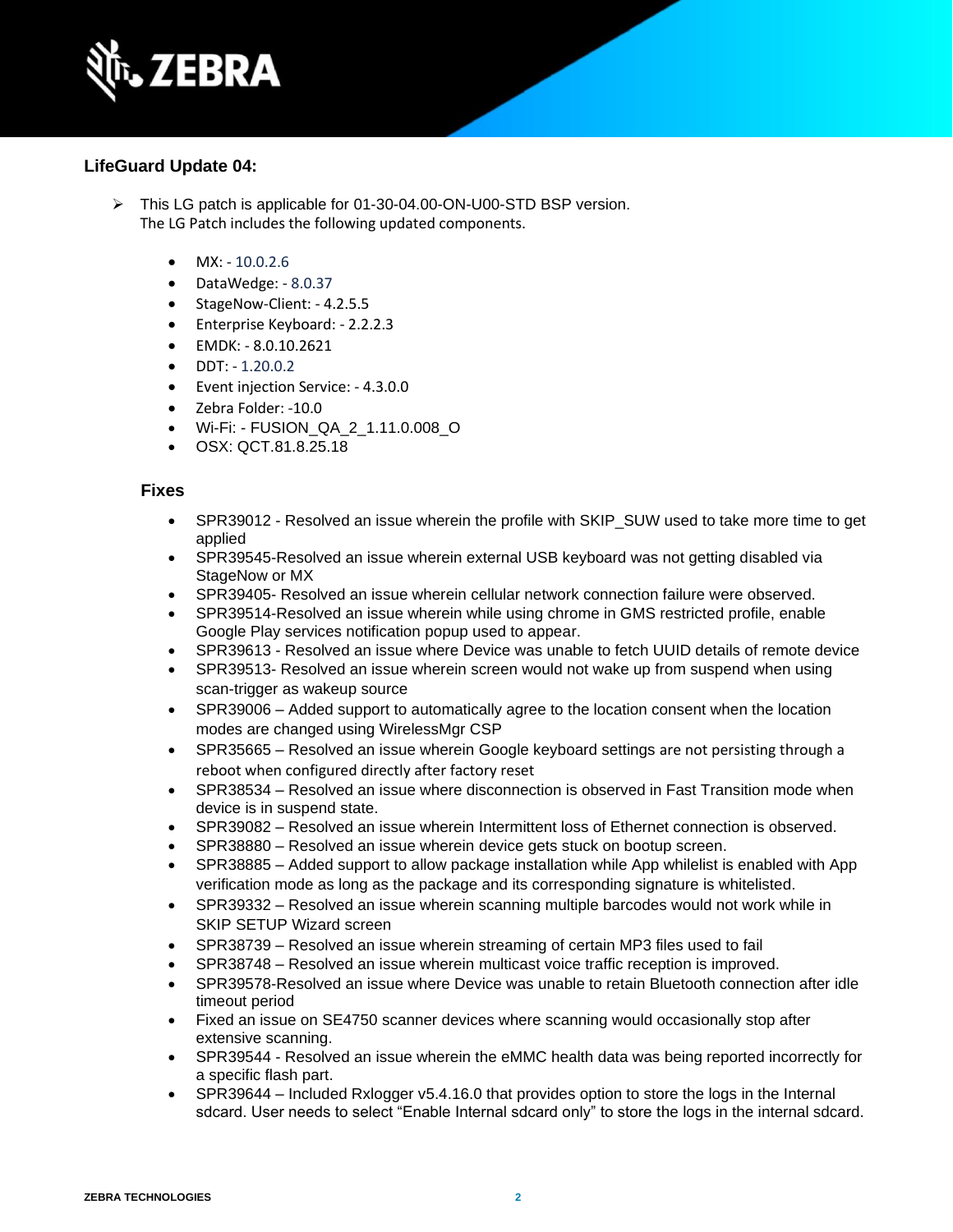

#### **New Features**

- Added Workstation Dock Enhancements & PH10 Support.
- Added Ability to Provision network credentials as part of Android Setup Wizard.
- Added support for Google QR Code integration with device scanner.
- Added support for Raw and IrCOMM modes for existing IrDA SW package.
- Added secure DataWedge Intent APIs for device and data security.
- Added support of Dynamic Staging to mass create barcodes from a single profile.
- Added Ability to easily add support for new File Transfer protocols.
- Added support to Control Access to Sensitive MX Functions.
- Added MC93 Cold Storage SKUs Heater Control Logic Optimization.
- Added Scanner Frame support for ET51.
- Added support for Connectivity analysis retry in Worry Free Wifi
- Added support for Image Capture with anchor barcode.
- Added support for Sensitivity parameter for Presentation mode.
- Added support for Trigger modes (Timed Release & Timed Hold) support in DS36xx and L36xxx scanners

#### **Cellular carrier supported**

AT&T, Verizon Wireless, Sprint, Telstra and ROW (Rest of World)

#### **Version Information**

Below Table contains important information on versions

| <b>Description</b>          | <b>Version</b>                                      |
|-----------------------------|-----------------------------------------------------|
| <b>Product Build Number</b> | X1-30-04.00-ON-U04-STD                              |
| <b>Android Version</b>      | 8.1.0                                               |
| <b>Security Patch level</b> | May 5, 2020                                         |
| Linux Kernel                | 4.4.78                                              |
| <b>Component Versions</b>   | Please see Component Version under Addendum section |

### **Installation**

#### **Requirements and Instructions**

• [Installation and setup instructions](https://www.zebra.com/content/dam/zebra_new_ia/en-us/software/operating-system/helios/oreo-os-update-instructions.pdf)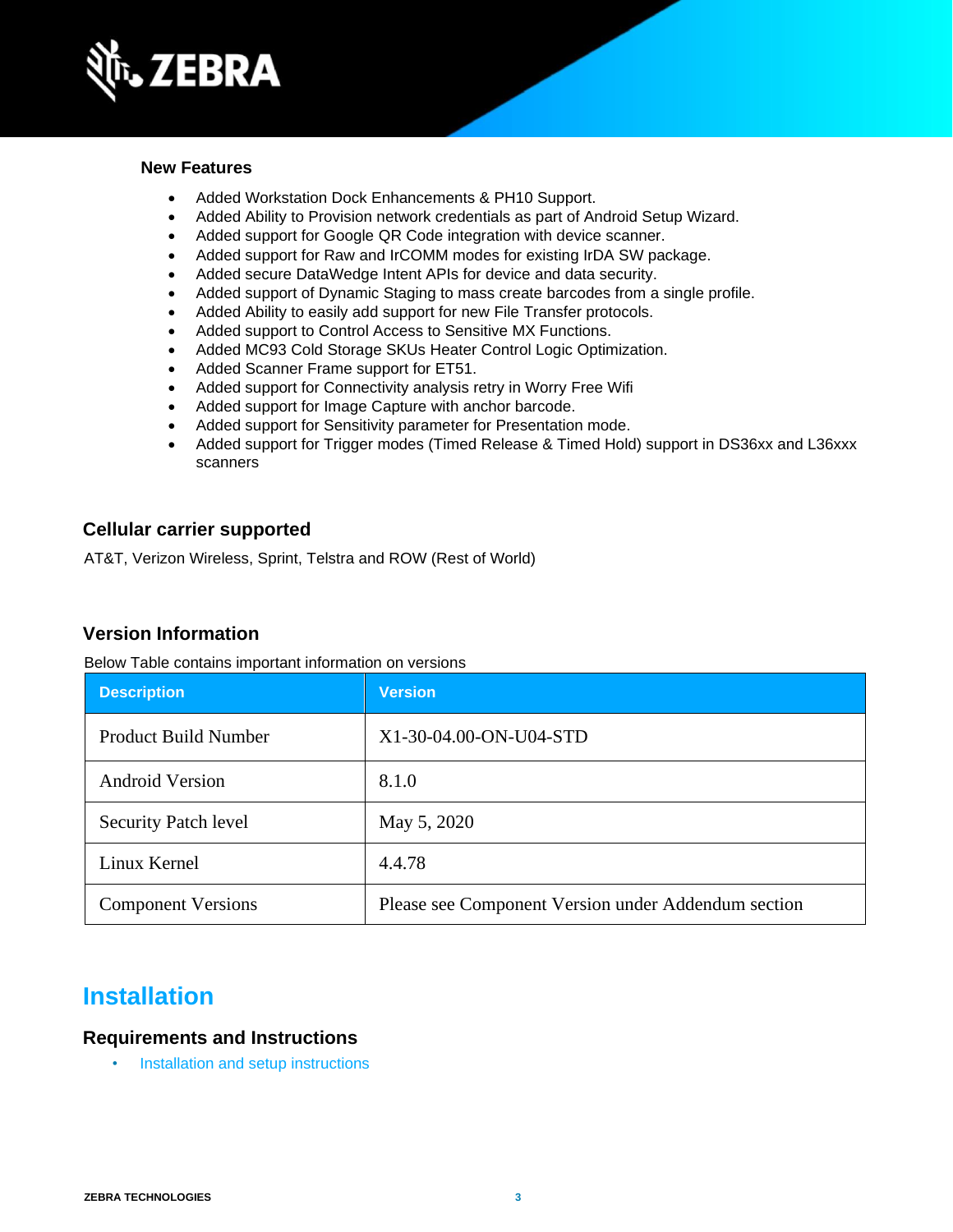

### **Upgrade Options**

Below table provides detailed information on shortest path to upgrade based on current version of software.

| <b>Current Software</b><br><b>Version on Device</b>                                        | <b>Steps to get to this Release</b>                                                                                                                                                                                                                                                                                                                                                                                     | <b>Comments</b>                                                                                                       |
|--------------------------------------------------------------------------------------------|-------------------------------------------------------------------------------------------------------------------------------------------------------------------------------------------------------------------------------------------------------------------------------------------------------------------------------------------------------------------------------------------------------------------------|-----------------------------------------------------------------------------------------------------------------------|
| $01-12-01.00-ON-Uxx$<br>$01-13-20.00-ON-Uxx$<br>01-18-02.00-ON-Uxx<br>$01-21-18.00-ON-UXX$ | Apply Full Package Update<br>HE_FULL_UPDATE_01-30-04.00-ON-U00-STD.zip<br><b>Followed by</b><br>Apply Incremental Update<br>HE_INCREMENTAL_UPDATE_01-30-04.00-ON-<br>U04-STD.zip                                                                                                                                                                                                                                        | <b>Full Package</b><br>Update                                                                                         |
| 01-23-19.00-ON-Uxx                                                                         | <b>Option 1:</b> Apply Delta Package Update<br>HE_DELTA_UPDATE_01-23-19.00-ON_TO_01-30-<br>04.U00-ON.zip<br><b>Followed by</b><br>Apply Incremental Update<br>HE_INCREMENTAL_UPDATE_01-30-04.00-ON-<br>U04-STD.zip<br><b>Option 2:</b> Apply Full Package Update<br>HE_FULL_UPDATE_01-30-04.00-ON-U00-STD.zip<br><b>Followed by</b><br>Apply Incremental Update<br>HE_INCREMENTAL_UPDATE_01-30-04.00-ON-<br>U04-STD.zip | Option #1 is<br>recommended as<br>size of Delta<br>package update<br>is smaller<br>compared to Full<br>Package Update |
| $01-30-04.00-ON-UXX$                                                                       | Apply Incremental Update<br>HE_INCREMENTAL_UPDATE_01-30-04.00-ON-<br>U04-STD.zip                                                                                                                                                                                                                                                                                                                                        |                                                                                                                       |

### **Known Constraints and Workarounds**

- WiFi sleep policy set to "Always" (Android O limitation)
- Some devices operate at 320 dpi. This screen configuration results in the majority of the AOSP applications displaying content consistently in both portrait and landscape modes. In most cases if the application layout is not optimal in landscape it is optimal in portrait or vice versa. However, there are a few applications that do not render properly in either portrait or landscape. In this case the suggested alternative is to change the display size using the bundled Display Settings APK or use settings menu to change the display size and font size (settings  $\Box$  Display  $\Box$  Advanced settings  $\Box$  Display Size / Font Size).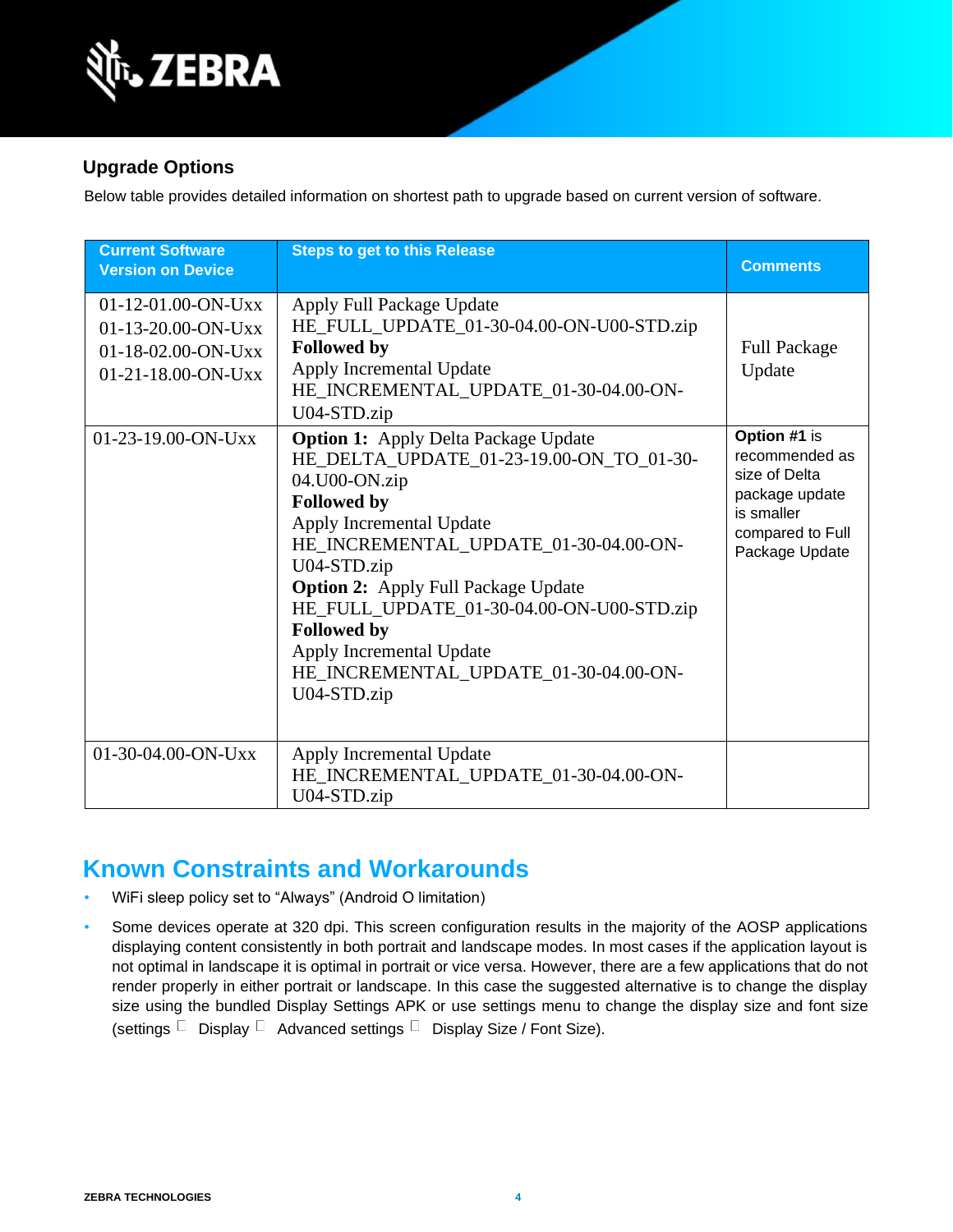

# **Addendum**

### **Device Compatibility**

This software release has been approved for use on the following devices.

| <b>Device</b><br><b>Family</b> | <b>Part Number</b>                                                                           | <b>Device Specific</b><br><b>Manuals and</b><br><b>Guides</b> |
|--------------------------------|----------------------------------------------------------------------------------------------|---------------------------------------------------------------|
| <b>TC57</b>                    | TC57HO-1PEZU4P-CN                                                                            | <b>TC57 Home Page</b>                                         |
| L10AW                          | RTL10B1-xxAxxX0x00CN (China)<br>Note: 'x' Stands for wild card for different configurations. | L <sub>10</sub> Home Page                                     |

#### **Component Versions**

For detailed release notes, please refer [techdocs.zebra.com,](https://techdocs.zebra.com/) [developer.zebra.com](https://developer.zebra.com/)

| <b>Component / Description</b>    | <b>Version</b>                             |
|-----------------------------------|--------------------------------------------|
| ActiveEdge                        | 2.5.16                                     |
| AnalyticsMgr                      | 2.4.0.1254                                 |
| <b>Battery Management</b>         | Version: 1.4.2                             |
| <b>Battery Swap [Enhanced]</b>    | Version: 2.2.0                             |
| <b>Bluetooth Pairing Utility</b>  | Version 3.16                               |
| <b>Device Central</b>             | 2.1.0.15                                   |
| DataWedge                         | 8.0.37                                     |
| Diagnostic Tool                   | 1.20.0.2                                   |
| <b>EMDK</b>                       | 8.0.10.2621                                |
| Enterprise Keyboard               | 2.2.2.3                                    |
| System Update                     | 1.0.0.8                                    |
| <b>MXMF</b>                       | 10.0.2.6                                   |
| <b>OSX</b>                        | QCT.81.8.25.18                             |
| StageNow-Client                   | 4.2.5.5                                    |
| Wi-Fi                             | FUSION_QA_2_1.11.0.008_O                   |
| License Manager and License Agent | version $4.0.2$ and version $4.0.31.3.2.0$ |
| <b>MSRN</b>                       | 2.01                                       |